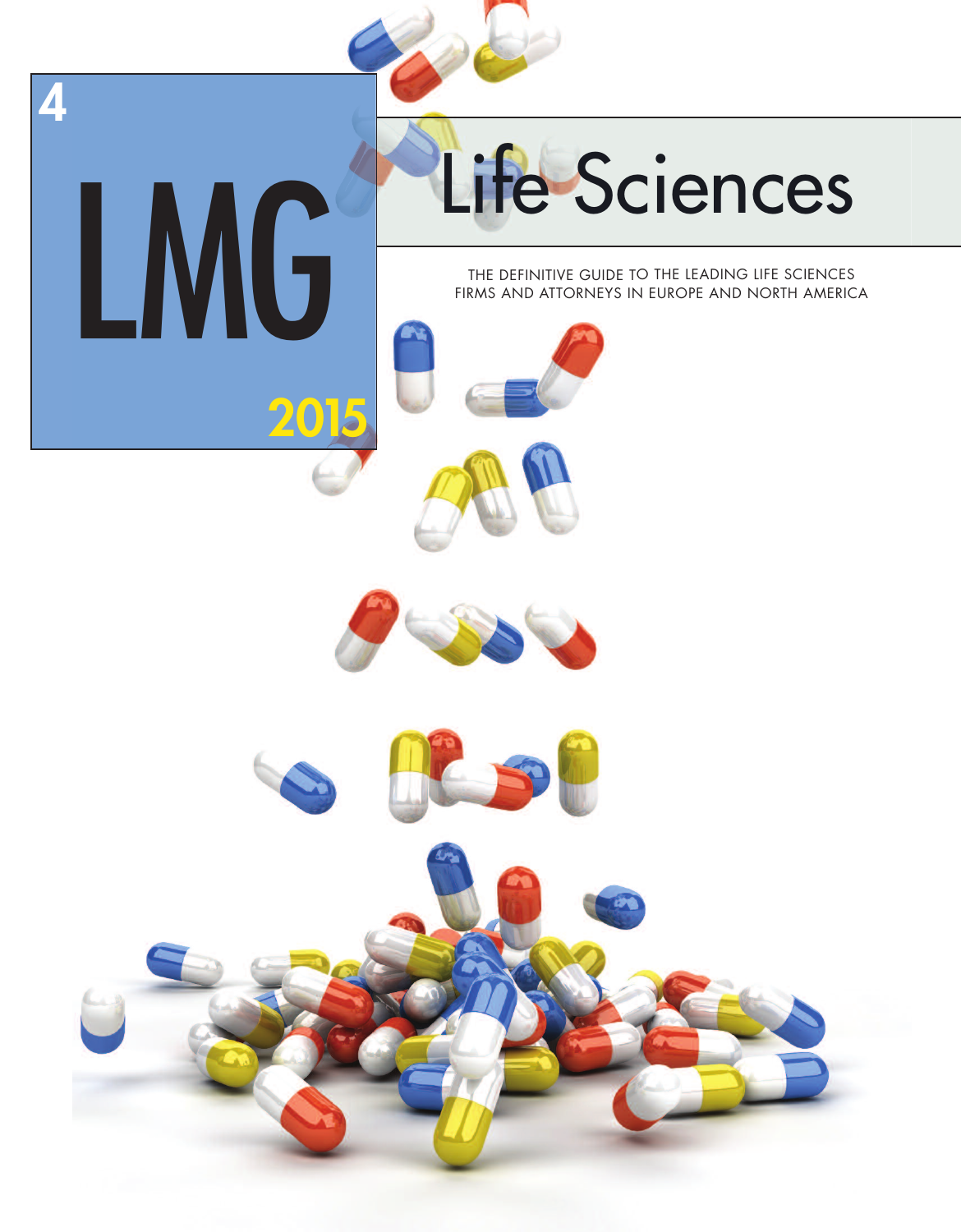# Sponsored article

# *Amgen v. Sandoz***: Divided Federal Circuit Attempts to Unravel the BPCIA**

**By Alicia A. Russo and Erin J.D. Austin**

In its recent *Amgen Inc. v. Sandoz Inc.*<sup>1</sup><br>decision, the Federal Circuit decided<br>two issues of first impression relating<br>to the Biologics Price Competition and Inn its recent *Amgen Inc. v. Sandoz Inc*. 1 decision, the Federal Circuit decided two issues of first impression relating novation Act of 2009 ("BPCIA"). <sup>2</sup> First, the Court held that the BPCIA does not require a biosimilar applicant to disclose its abbreviated biologics license application ("aBLA") and manufacturing information to the reference product sponsor ("RPS"). Second, the Court concluded that the BPCIA does require the biosimilar applicant to provide notice of commercial marketing to the RPS. However, effective notice of commercial marketing can only be given after the United States Food & Drug Administration ("FDA") licenses the aBLA product. This decision provides some of the first insight into how the Federal Circuit will, to quote Judge Lourie, "unravel the riddle, solve the mystery, and comprehend the enigma" that is the BPCIA. 3

### **Background on the BPCIA**

The BPCIA established an abbreviated regulatory pathway for FDA approval of follow-on biologic products that are "highly similar" to a previously-approved product ("reference product"). <sup>4</sup> In particular, the BPCIA permits an aBLA applicant to rely on an RPS's clinical safety and efficacy data when seeking FDA approval to market a biosimilar product.

The BPCIA also creates a framework for biosimilar patent infringement litigation. Often referred to as the "patent dance," this framework includes "early phase" litigation involving information exchanges between the biosimilar applicant and the RPS, and

"late phase" litigation triggered by the biosimilar applicant's 180-day notice of intent to market. 5

More specifically, subsections 42 U.S.C.  $$262(1)(1)-(2)$  provide for the biosimilar applicant, upon having submitted its aBLA to the FDA, to grant the RPS confidential access to the aBLA, the biosimilar applicant's manufacturing information, and additional information requested by the RPS. The parties then exchange patent information, leading to the possibility of an immediate patent infringement action brought by the RPS based on a negotiated list of patents (the early phase litigation). 6

Subsection 262(l)(8) also provides that the biosimilar applicant shall provide notice to the RPS not later than 180 days before the date of the first commercial marketing of its biosimilar product. After receiving the 180-day notice and before the first commercial marketing of the biosimilar product, the RPS may seek a preliminary injunction prohibiting the commercial manufacture or sale of the biosimilar product until the court decides issues of patent validity, enforcement, and infringement (the late phase litigation). The scope of patents in the late phase litigation is defined by the statute as any patent included on one of the initial lists provided by either the RPS or the biosimilar application under  $\S$  262(l)(3) that is not included on the early phase negotiated list(s) under § 262(l)(4) or § 262(l)(5)(B) ("non-listed patents"). 7

Furthermore, the BPCIA provides that if the biosimilar applicant discloses information under § 262(l)(2)(A), then neither the RPS nor the biosimilar applicant may bring a declaratory judgment action based on any

non-listed patent prior to the date the RPS receives the 180-day notice of commercial marketing. <sup>8</sup> However, the statute also provides that, if the biosimilar applicant fails to provide  $\S$  262(l)(2)(A) documents and information, then the RPS (but not the biosimilar applicant) may bring a declaratory judgment action against the biosimilar applicant. 9

# **The District Court Lawsuit**

Amgen's drug Neupogen® (filgrastim) is a biopharmaceutical used to boost the production of white blood cells in a variety of patients including cancer patients receiving chemotherapy or undergoing bone marrow transplantation, and patients with severe chronic neutropenia. Amgen has marketed Neupogen® since 1991. In May 2014, Sandoz filed an aBLA seeking FDA approval of a biosimilar filgrastim product, Zarxio™. Sandoz received notification on July 7, 2014, that the FDA accepted its aBLA for review, and on March 6, 2015, the FDA approved Sandoz's aBLA for Zarxio™ for all approved uses of Neupogen®.

Sandoz notified Amgen on July 8, 2014 (the day after learning its aBLA had been accepted) that it had filed an aBLA referencing Neupogen® and that it intended to launch its biosimilar product upon FDA approval, which it expected in the first or second quarter of 2015. Sandoz did not disclose its aBLA or manufacturing information to Amgen, nor did it engage in any of the other § 262(l) information exchanges. Upon receiving FDA approval of its aBLA in March 2015, Sandoz again informed Amgen of its intention to commercially market Zarxio™.